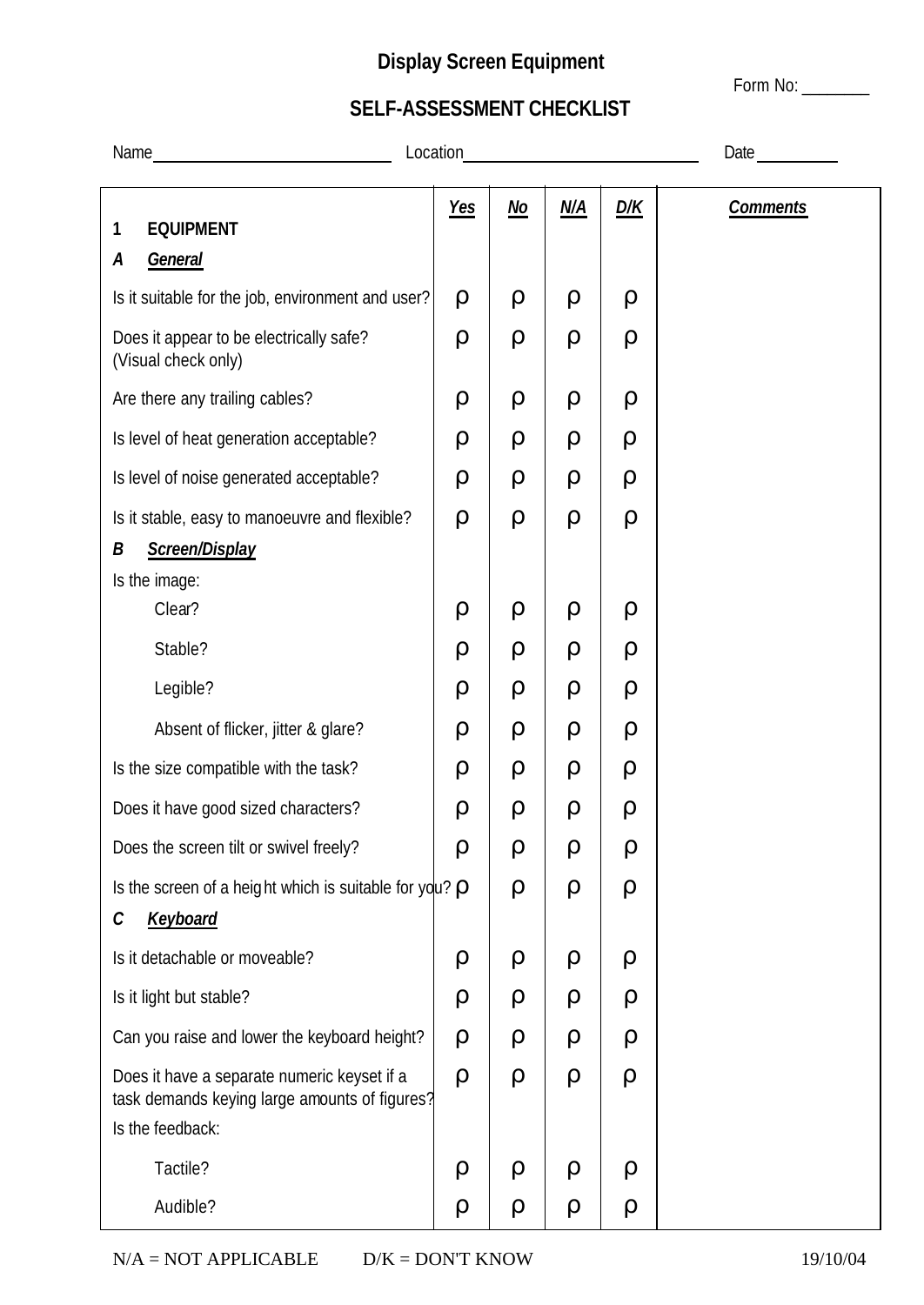| Has it got matt surround?<br>Does it have non-reflective keys where the |  |  |  |
|-------------------------------------------------------------------------|--|--|--|
| symbols can be readily seen?                                            |  |  |  |
|                                                                         |  |  |  |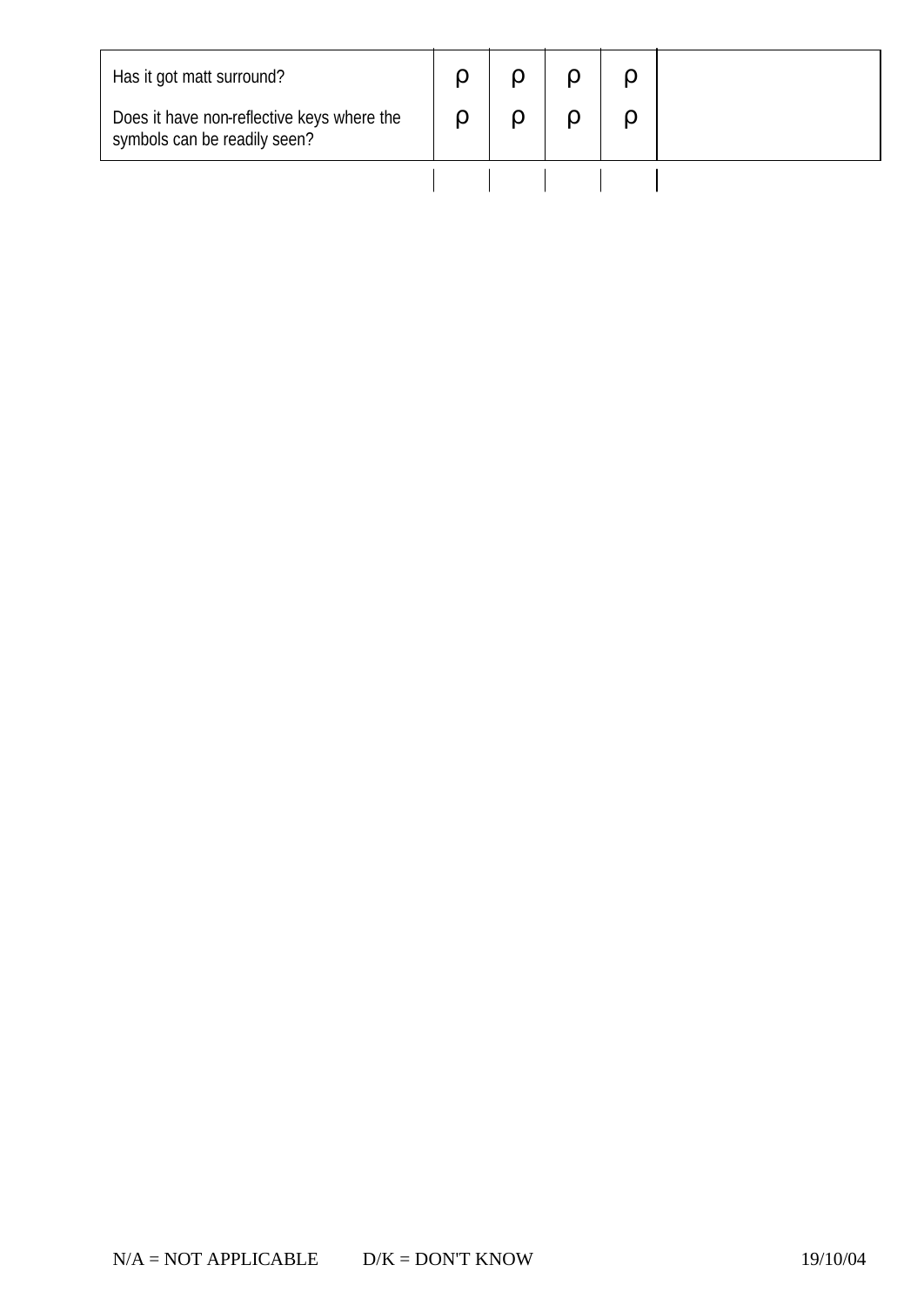| <b>Desks</b><br>D                                                                                                                                                     | <b>Yes</b> | <u>No</u> | N/A    | <b>D/K</b> | <b>Comments</b> |
|-----------------------------------------------------------------------------------------------------------------------------------------------------------------------|------------|-----------|--------|------------|-----------------|
| Is the desk size sufficient to provide space for<br>equipment, documents, body, and for the task<br>to be undertaken?                                                 | $\rho$     | $\rho$    | $\rho$ | $\rho$     |                 |
| Is the desk clearance from the floor to underside<br>of desk between 0.66-0.73m (for non-adjustable<br>desks) and 0.66-0.77m (for adjustable desks)?                  | $\rho$     | $\rho$    | $\rho$ | $\rho$     |                 |
| Are the home keys level with the operators<br>elbows?                                                                                                                 | $\rho$     | $\rho$    | $\rho$ | $\rho$     |                 |
| Is the desk stable?                                                                                                                                                   | $\rho$     | $\rho$    | $\rho$ | $\rho$     |                 |
| Does the desk have a matt finish?                                                                                                                                     | $\rho$     | ρ         | ρ      | $\rho$     |                 |
| Is there knee clearance?                                                                                                                                              | $\rho$     | ρ         | $\rho$ | $\rho$     |                 |
| Is there space to stretch the legs whilst sat at<br>the desk?                                                                                                         | $\rho$     | $\rho$    | $\rho$ | $\rho$     |                 |
| 0.45 m from the front of the desk                                                                                                                                     | ρ          | ρ         | $\rho$ | $\rho$     |                 |
| 0.60 m in foot room                                                                                                                                                   | $\rho$     | ρ         | $\rho$ | $\rho$     |                 |
| Is the desk deep enough to allow for flexible<br>arrangements of equipment and documents<br>min. 0.60 m, optimum 0.80m?                                               | $\rho$     | $\rho$    | $\rho$ | $\rho$     |                 |
| Is it long enough to allow for flexible<br>arrangements of equipment and documents<br>(Min 1.2m, Optimum 1.6m)?                                                       | $\rho$     | $\rho$    | $\rho$ | $\rho$     |                 |
| Is there enough support for hands and wrists?<br>0.05 - 0.10 m in front of the keyboard i.e. is<br>there enough space in front of the keyboard to<br>rest your hands? | $\rho$     | ρ         | ρ      | ρ          |                 |
| Are there sharp edges that can cut into wrists?<br>Ε<br><b>Chairs</b>                                                                                                 | ρ          | $\rho$    | ρ      | $\rho$     |                 |
| Is the chair in a good state of repair?                                                                                                                               | ρ          | $\rho$    | ρ      | $\rho$     |                 |
| Does the chair provide support for back, pelvis<br>and buttocks?                                                                                                      | $\rho$     | $\rho$    | ρ      | $\rho$     |                 |
| Is it stable?                                                                                                                                                         | $\rho$     | ρ         | ρ      | ρ          |                 |
| If your chair has arms, do they get in the way?                                                                                                                       | ρ          | ρ         | $\rho$ | ρ          |                 |
| Is there a 5 star base configuration on castors?<br>(4 star base is not illegal)                                                                                      | $\rho$     | $\rho$    | $\rho$ | ρ          |                 |
| Can it swivel to give access to work surface<br>and storage?                                                                                                          | $\rho$     | $\rho$    | $\rho$ | $\rho$     |                 |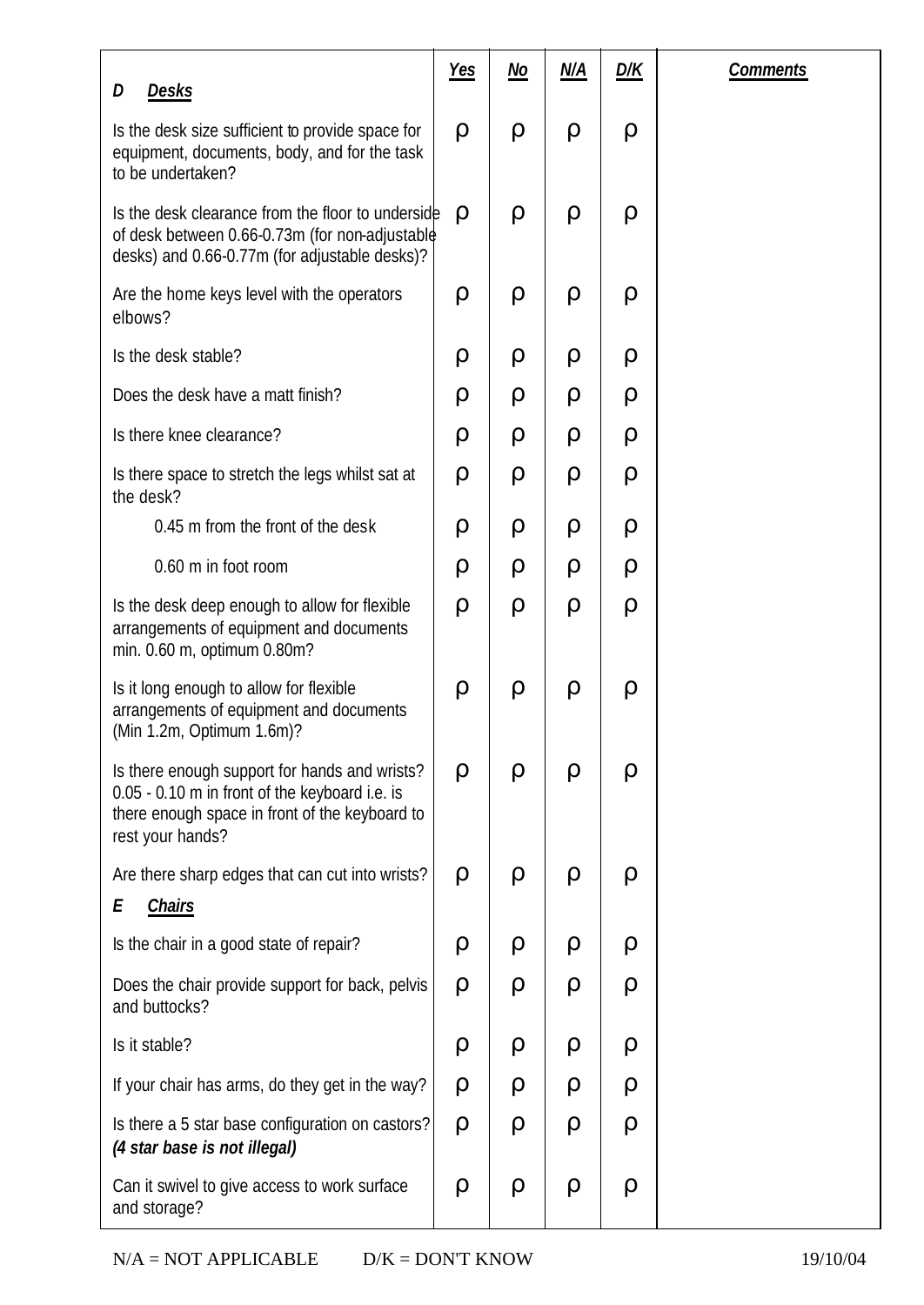| Can you adjust the height of the seat<br>(ideally $0.34 - 0.52$ m)? |  |  |  |
|---------------------------------------------------------------------|--|--|--|
|                                                                     |  |  |  |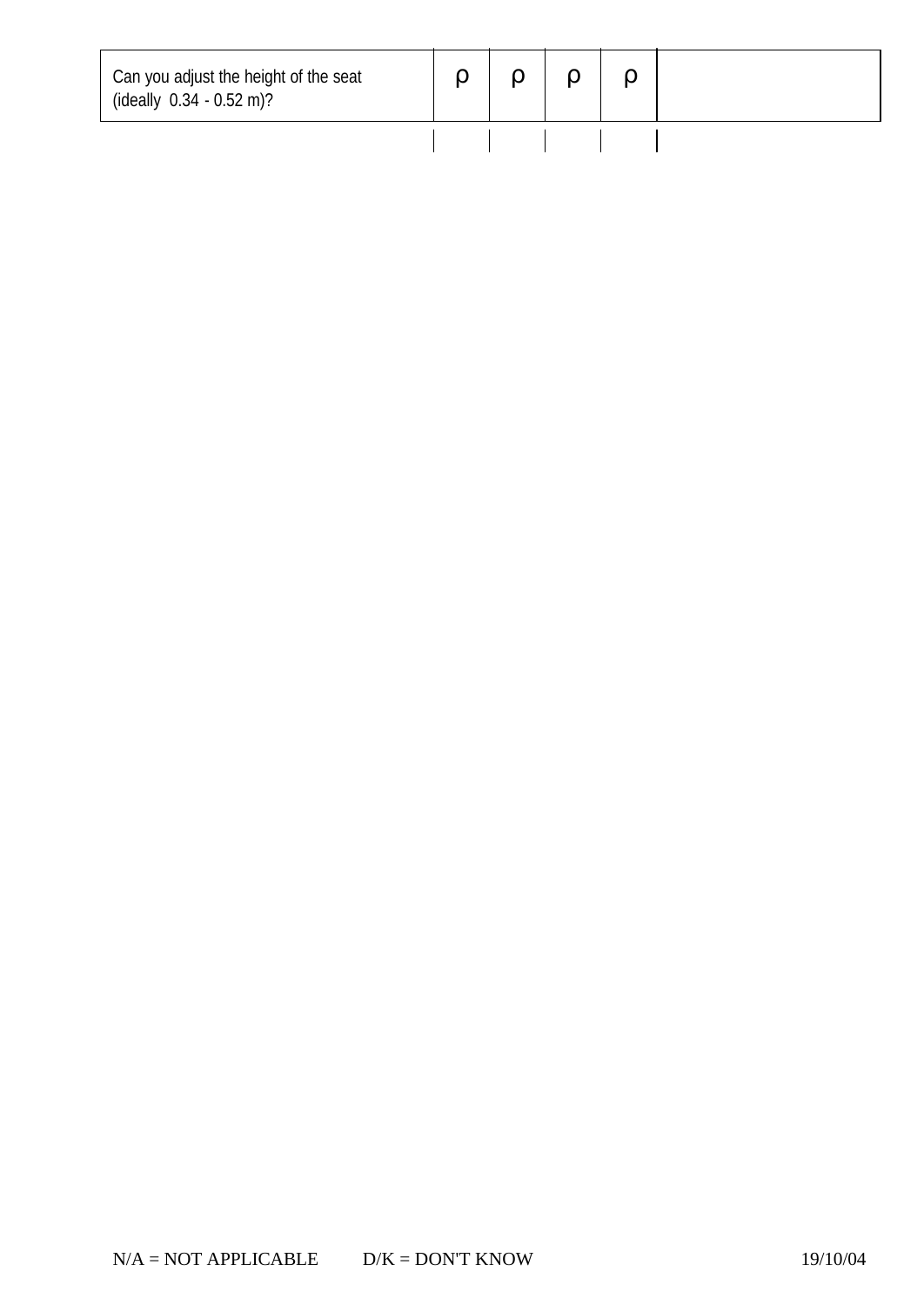|                                                                                                                                     | <u>Yes</u> | <u>No</u> | <u>N/A</u> | <u>D/K</u> | <b>Comments</b> |
|-------------------------------------------------------------------------------------------------------------------------------------|------------|-----------|------------|------------|-----------------|
| Chairs (continued)<br>Ε                                                                                                             |            |           |            |            |                 |
| Does the back rest adjust in height and tilt<br>(minimum adjustability range 0.38 - 0.42m)?                                         | $\rho$     | ρ         | $\rho$     | $\rho$     |                 |
| Is the seat pan depth satisfactory (min 0.38m)?                                                                                     | ρ          | ρ         | $\rho$     | ρ          |                 |
| Are the mechanisms for adjustments easy to<br>operate from the sitting position?                                                    | $\rho$     | $\rho$    | $\rho$     | $\rho$     |                 |
| F<br><b>Printers</b>                                                                                                                |            |           |            |            |                 |
| Is it satisfactorily sited in relation to:                                                                                          |            |           |            |            |                 |
| the way it is used?                                                                                                                 | ρ          | ρ         | $\rho$     | ρ          |                 |
| the proximity of other workers?                                                                                                     | ρ          | ρ         | ρ          | ρ          |                 |
| Does it have a lot of noise emission?                                                                                               | ρ          | $\rho$    | $\rho$     | $\rho$     |                 |
| <b>Document Holder</b><br>G                                                                                                         |            |           |            |            |                 |
| Is it adjustable in height?                                                                                                         | ρ          | ρ         | $\rho$     | ρ          |                 |
| Is it adjustable in tilt?                                                                                                           | ρ          | ρ         | ρ          | ρ          |                 |
| Is it able to hold a variety of documents firmly<br>in place?                                                                       | $\rho$     | ρ         | $\rho$     | $\rho$     |                 |
| Is it satisfactorily sited in relation to:                                                                                          |            |           |            |            |                 |
| the type of work that is being done?                                                                                                | ρ          | ρ         | $\rho$     | ρ          |                 |
| the layout of the desk?                                                                                                             | ρ          | ρ         | ρ          | $\rho$     |                 |
| If you have not got a document holder, do you<br>think one would be of benefit?                                                     | $\rho$     | ρ         | ρ          |            |                 |
| <b>Footrests</b><br>H                                                                                                               |            |           |            |            |                 |
| If you cannot place your feet flat on the floor<br>whilst typing, has a foot rest been provided?                                    | ρ          | ρ         | ρ          | $\rho$     |                 |
| <b>Working posture</b>                                                                                                              |            |           |            |            |                 |
| Is the working distance between the VDU<br>screen and forehead approx. 0.35 -0.70m?<br>(Approx. arms length)                        | ρ          | ρ         | $\rho$     | $\rho$     |                 |
| Are the eyes cast down at an angle of approx.<br>15-20?                                                                             | $\rho$     | ρ         | $\rho$     | $\rho$     |                 |
| Is the relationship of the individual user to the<br>desk, chair, screen, keyboard, source documents<br>and telephone satisfactory? | ρ          | ρ         | ρ          | $\rho$     |                 |
| Work Regime:                                                                                                                        |            |           |            |            |                 |
| How much time is spent using the keyboard in<br>a normal day?                                                                       |            |           |            |            |                 |
| Is the keyboard work regularly interrupted by<br>$N/A = NOT APPLICATION$<br><u>D/K = DON'T KNOW</u>                                 | ρ          | ρ         | ρ          | ρ          | 19/10/02        |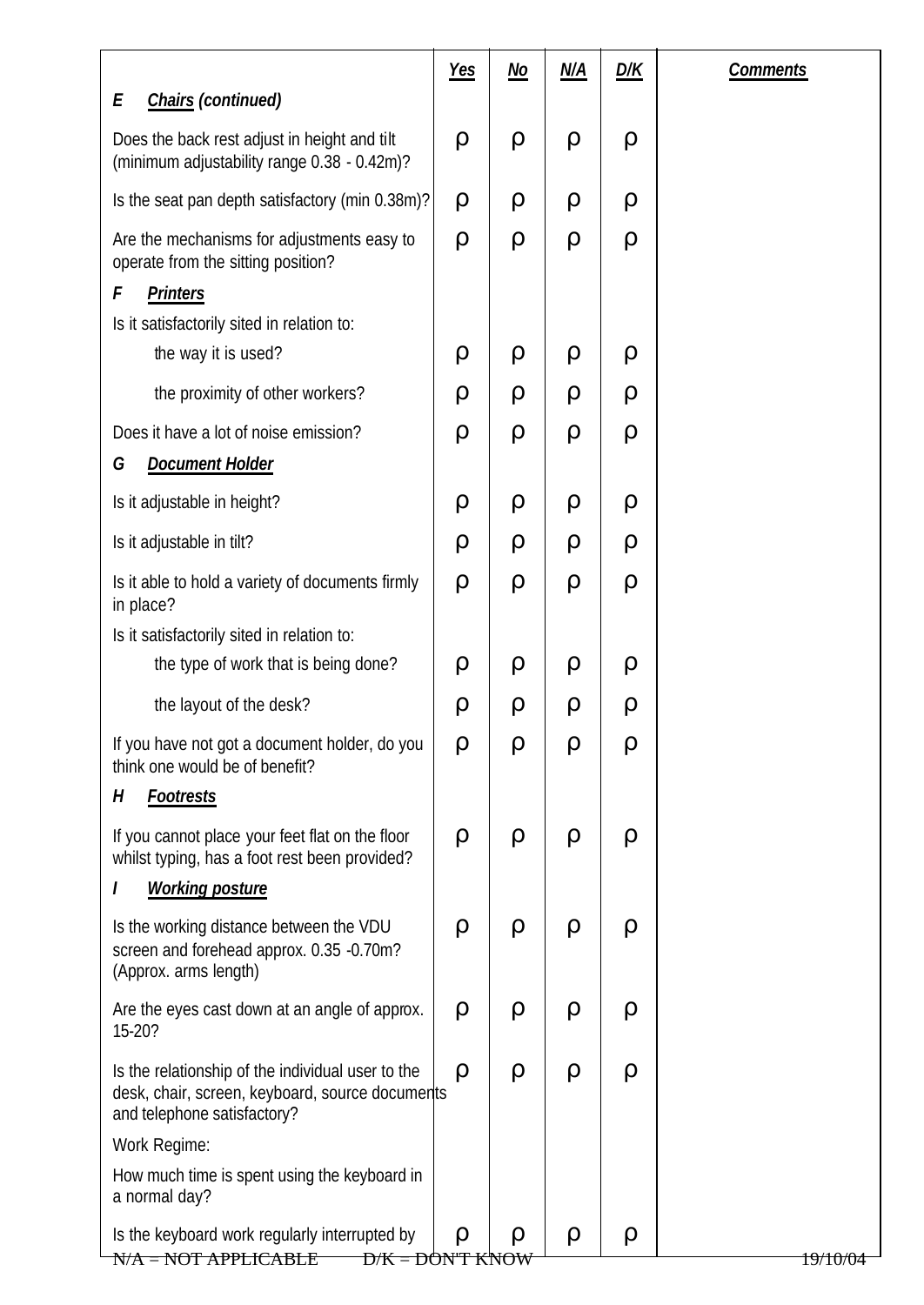| other activities away from the VDU station?                 |  |  |  |
|-------------------------------------------------------------|--|--|--|
| Are there sufficient periods away from the<br>VDU keyboard? |  |  |  |
|                                                             |  |  |  |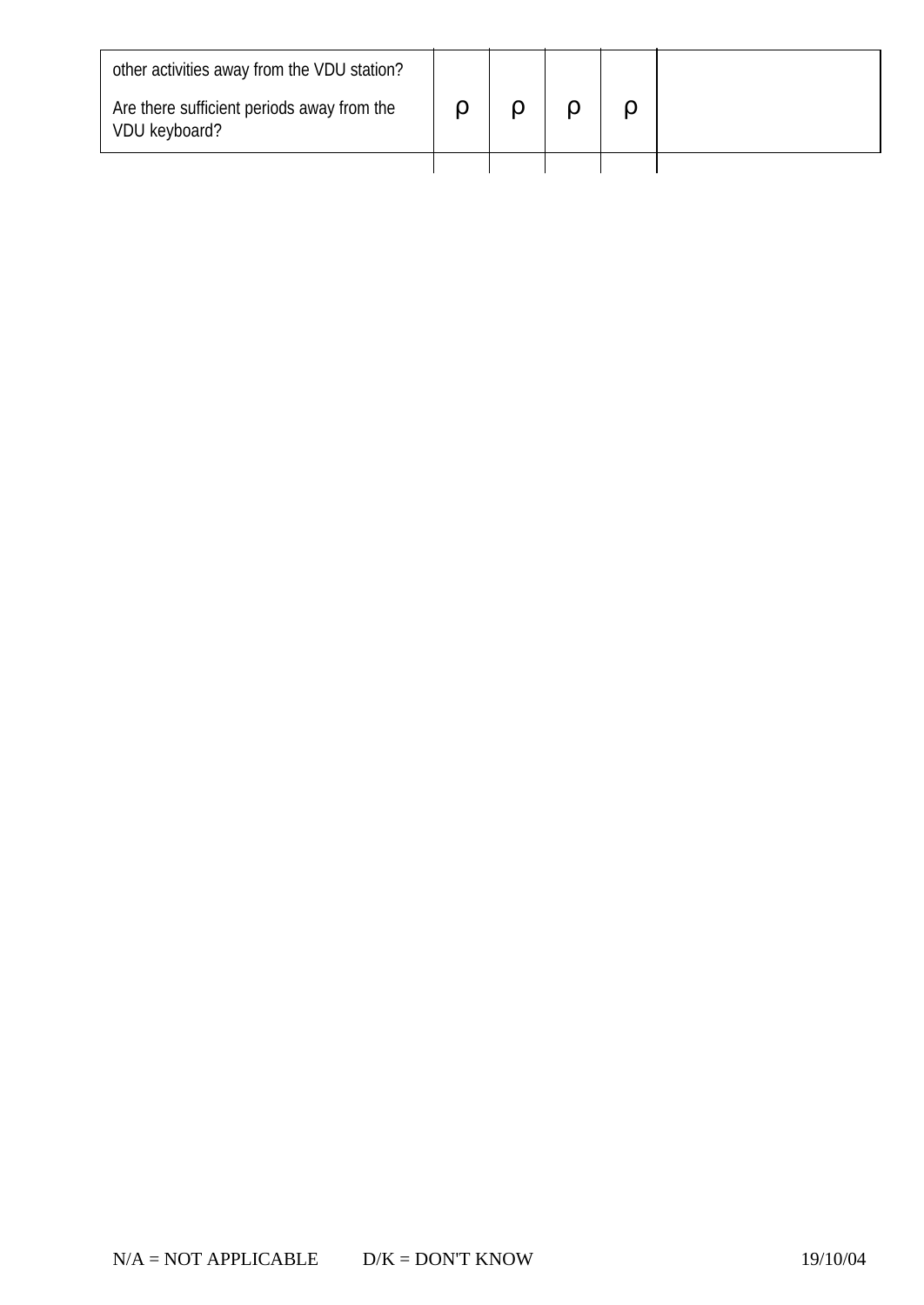|                                                                                                                              | $Yes$  | <u>No</u> | M/A    | <u>D/K</u> | <b>Comments</b> |
|------------------------------------------------------------------------------------------------------------------------------|--------|-----------|--------|------------|-----------------|
| <b>ENVIRONMENT</b><br>$\overline{2}$<br>J                                                                                    |        |           |        |            |                 |
| <b>Layout</b><br>Is the space in the work area as a whole:                                                                   |        |           |        |            |                 |
| sufficient to allow mobility?                                                                                                | $\rho$ | ρ         | $\rho$ | $\rho$     |                 |
| relevant to the type of work<br>(e.g. telephone usage, level of<br>concentration, dealing with the public)?                  | $\rho$ | $\rho$    | $\rho$ | $\rho$     |                 |
| permit easy escape in the event of fire?                                                                                     | $\rho$ | $\rho$    | $\rho$ | $\rho$     |                 |
| sufficient for the number of people and<br>the amount of furniture and equipment?<br>Does the space at the desk/workstation: | $\rho$ | $\rho$    | $\rho$ | $\rho$     |                 |
| accommodate the amount of equipment<br>used?                                                                                 | $\rho$ | $\rho$    | $\rho$ | $\rho$     |                 |
| accommodate the work undertaken?                                                                                             | $\rho$ | $\rho$    | $\rho$ | $\rho$     |                 |
| accommodate manuals, files etc?                                                                                              | ρ      | $\rho$    | ρ      | $\rho$     |                 |
| allow mobility?                                                                                                              | $\rho$ | $\rho$    | $\rho$ | $\rho$     |                 |
| Lighting<br>K<br>Is the lighting in the workplace and at the desk<br>suitable and efficient:                                 |        |           |        |            |                 |
| Daylight?                                                                                                                    | $\rho$ | $\rho$    | ρ      | $\rho$     |                 |
| Artificial (300-500 lux)?                                                                                                    | ρ      | ρ         | ρ      | $\rho$     |                 |
| When VDU tasks require reading of documents,<br>is there additional lighting at the desk?                                    | $\rho$ | $\rho$    | $\rho$ | $\rho$     |                 |
| Is it suitable?                                                                                                              | $\rho$ | ρ         | $\rho$ | $\rho$     |                 |
| Is it adjustable?                                                                                                            | $\rho$ | $\rho$    | $\rho$ | $\rho$     |                 |
| Is the position of the windows compatible with<br>the VDU?                                                                   | $\rho$ | $\rho$    | ρ      | $\rho$     |                 |
| Is the position of the lights compatible with the<br>VDU?                                                                    | $\rho$ | $\rho$    | $\rho$ | $\rho$     |                 |
| To avoid glare:                                                                                                              |        |           |        |            |                 |
| Are the VDUs positioned between<br>overhead lights rather than directly under?                                               | $\rho$ | $\rho$    | $\rho$ | $\rho$     |                 |
| Are there blinds on the windows?                                                                                             | ρ      | ρ         | ρ      | $\rho$     |                 |
| Is attention given to sources of reflection<br>e.g. walls and other surfaces?                                                | $\rho$ | $\rho$    | $\rho$ | $\rho$     |                 |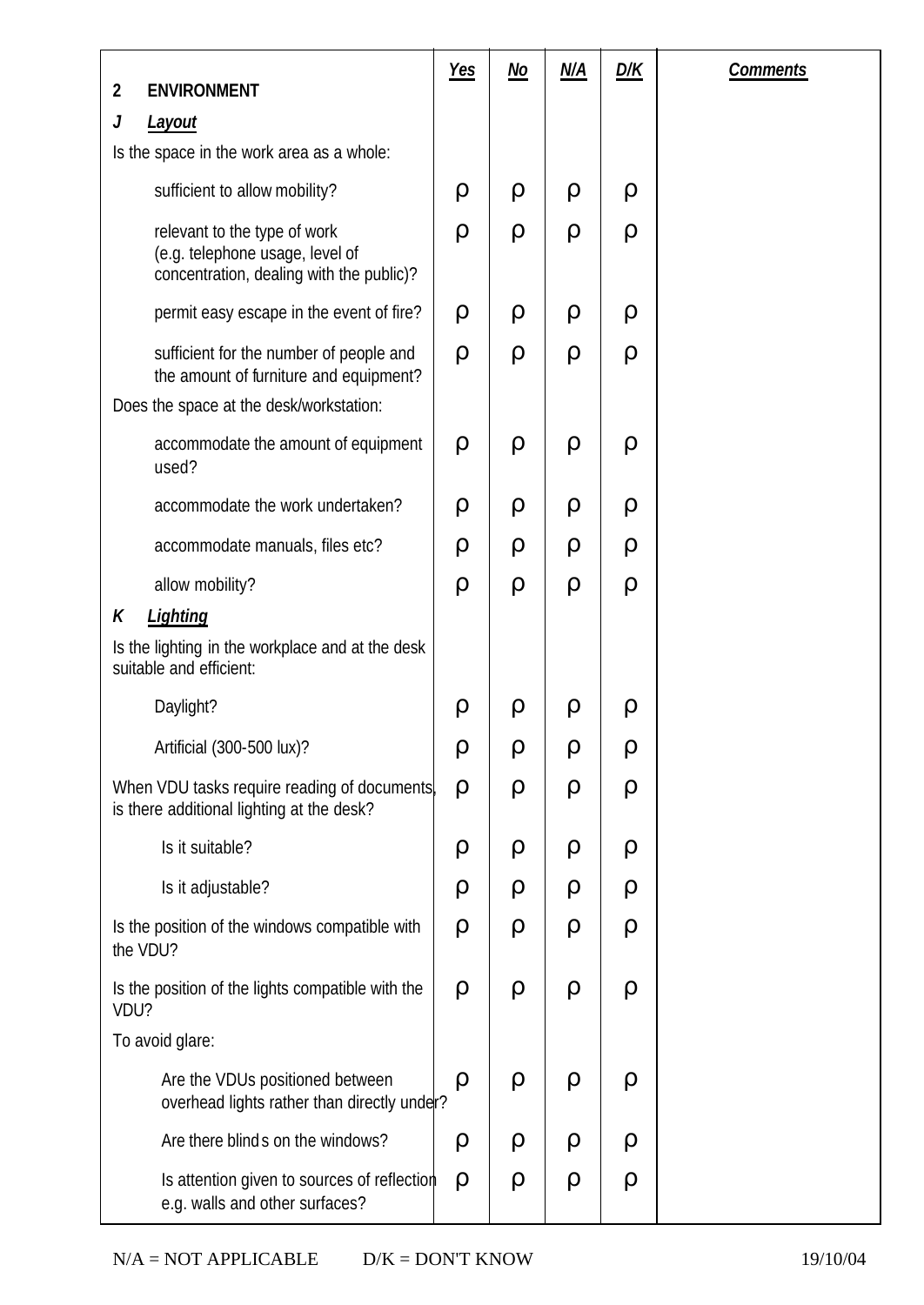|                                                                                                                       | <u>Yes</u> | <u>No</u> | <u>N/A</u> | <u>D/K</u> | <b>Comments</b> |
|-----------------------------------------------------------------------------------------------------------------------|------------|-----------|------------|------------|-----------------|
| <b>Heating and Ventilation</b>                                                                                        |            |           |            |            |                 |
| Is there a good heating and ventilation system?                                                                       | ρ          | ρ         | ρ          | ρ          |                 |
| Is there sufficient space for the dissipation of<br>heat from equipment and people?                                   | ρ          | ρ         | ρ          | ρ          |                 |
| Is the temperature usually approx. 19-23 <sup>o</sup> c?                                                              | ρ          | ρ         | ρ          | $\rho$     |                 |
| Does the air feel uncomfortably dry?                                                                                  | $\rho$     | $\rho$    | ρ          | ρ          |                 |
| <b>Noise</b><br>М                                                                                                     |            |           |            |            |                 |
| Is there an excessive amount of noise?                                                                                | ρ          | ρ         | ρ          | ρ          |                 |
| Is there a distinguishable pitch of noise?                                                                            | ρ          | ρ         | ρ          | ρ          |                 |
| Is there a lot of noise from other people?                                                                            | ρ          | $\rho$    | ρ          | ρ          |                 |
| Is there a lot of noise from other non-VDU<br>equipment?                                                              | $\rho$     | $\rho$    | $\rho$     | $\rho$     |                 |
| Noise control<br>N<br>(Modern printers will not normally<br>create problems)                                          |            |           |            |            |                 |
| Is the equipment sited satisfactorily so that the<br>noise is not a nuisance?                                         | $\rho$     | $\rho$    | ρ          | ρ          |                 |
| Are there acoustic hoods on the printers?<br>(Rarely needed these days)                                               | ρ          | $\rho$    | $\rho$     | ρ          |                 |
| <b>Training</b>                                                                                                       |            |           |            |            |                 |
| Do you understand how to use the software?                                                                            | ρ          | ρ         | ρ          | ρ          |                 |
| Have you been trained in its use?                                                                                     | ρ          | ρ         | ρ          | ρ          |                 |
| Have you been trained in the use of your<br>workstation?                                                              | ρ          | ρ         | ρ          | ρ          |                 |
| If you were to have a problem relating to display<br>screen work, would you know the correct<br>procedures to follow? | ρ          | ρ         | ρ          | ρ          |                 |
| Do you understand the arrangements for eye and $\rho$<br>eyesight tests?                                              |            | ρ         | ρ          | $\rho$     |                 |